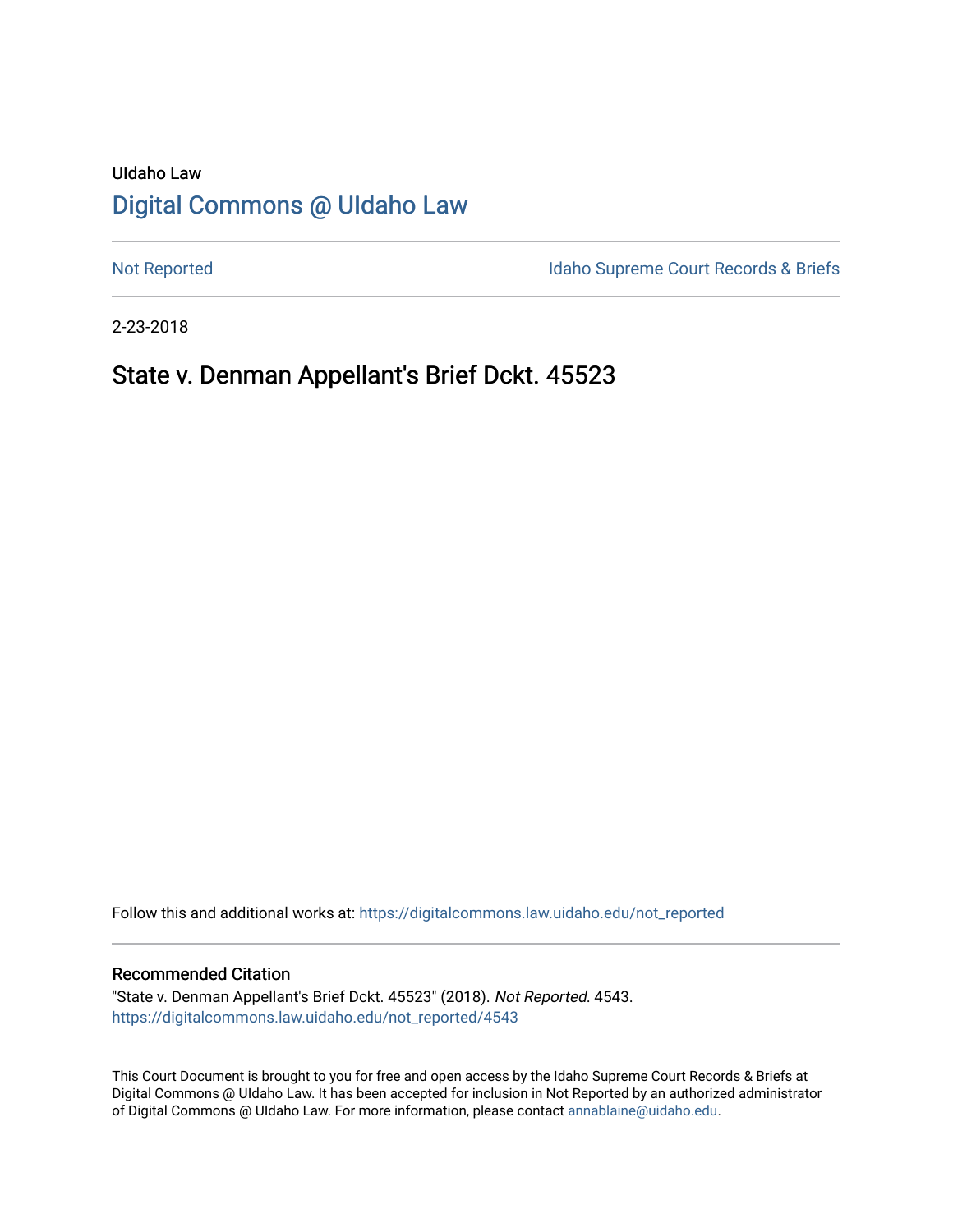ERIC D. FREDERICKSEN State Appellate Public Defender I.S.B. #6555

JENNY C. SWINFORD Deputy State Appellate Public Defender I.S.B. #9263 322 E. Front Street, Suite 570 Boise, Idaho 83702 Phone: (208) 334-2712 Fax: (208) 334-2985 E-mail: documents@sapd.state.id.us

#### IN THE SUPREME COURT OF THE STATE OF IDAHO

| STATE OF IDAHO,       |                                     |
|-----------------------|-------------------------------------|
|                       | NO. 45523                           |
| Plaintiff-Respondent, |                                     |
|                       | TWIN FALLS COUNTY NO. CR42-16-12259 |
| V.                    |                                     |
|                       |                                     |
| ROY ANDREW DENMAN,    | APPELLANT'S BRIEF                   |
|                       |                                     |
| Defendant-Appellant.  |                                     |
|                       |                                     |

#### STATEMENT OF THE CASE

## Nature of the Case

After Roy Denman pled guilty to possession of a controlled substance, the district court sentenced him to seven years, with two years fixed, and retained jurisdiction. Mindful of the appeal waiver, Mr. Denman appeals. He asserts the district court abused its discretion by imposing an excessive sentence.

### Statement of Facts and Course of Proceedings

The State charged Mr. Denman with one count of possession of a controlled substance, methamphetamine and/or amphetamine, in violation of I.C. § 37-2732(c)(1). (R., pp.83–84.) Pursuant to a plea agreement with the State, Mr. Denman pled guilty as charged. (R., pp.154–55,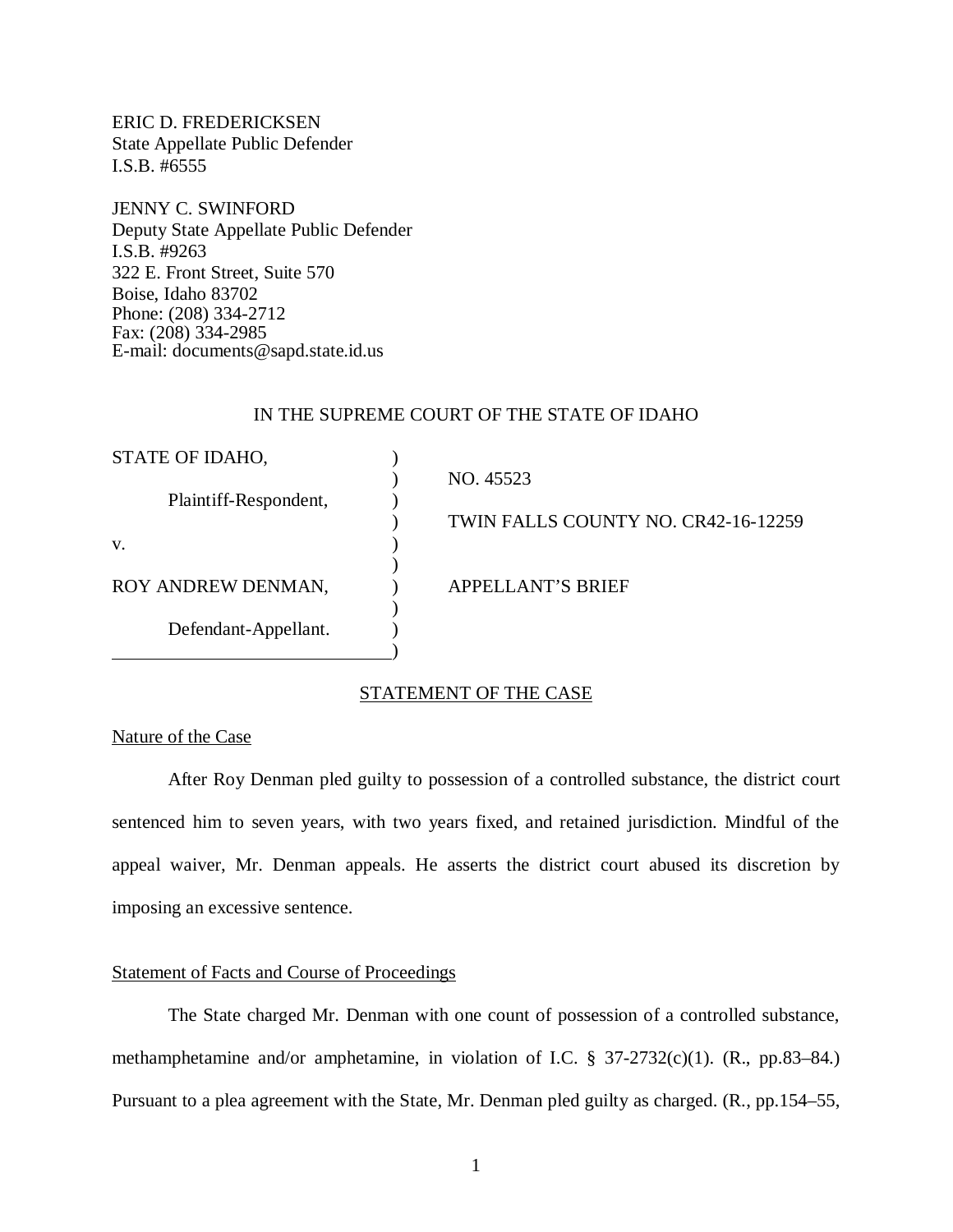Tr., p.69, L.11–p.70, L.14.) The State agreed to recommend a sentence of six years, with four years fixed, and retained jurisdiction. (Tr., p.66, Ls.21–25; R., p.155.) Mr. Denman waived his right to appeal the district court's sentencing decision, unless the district court exceeded the State's fixed time recommendation or declined to retain jurisdiction. (Tr., p.67, Ls.11–20; R., p.155.)

At sentencing, Mr. Denman requested probation. (Tr., p.74, L.24–p.75, L.3, p.79, Ls.17–

19.) The State made a recommendation consistent with the plea agreement. (Tr., p.80, Ls.15–19,

p.83, Ls.6–11.) The district court sentenced Mr. Denman to seven years, with two years fixed,

and retained jurisdiction. (Tr., p.88, Ls.19–22, p.89, Ls.8–9.)

Mr. Denman timely appealed from the district court's judgment of conviction. (R., pp.180–84, 189–91.)

#### **ISSUE**

Did the district court abuse its discretion when it imposed a unified sentence of seven years, with two years fixed, upon Mr. Denman, following his guilty plea to possession of a controlled substance?

#### ARGUMENT

## The District Court Abused Its Discretion When It Imposed A Unified Sentence Of Seven Years, With Two Years Fixed, Upon Mr. Denman, Following His Guilty Plea To Possession Of A Controlled Substance

"It is well-established that '[w]here a sentence is within statutory limits, an appellant has the burden of showing a clear abuse of discretion on the part of the court imposing the sentence.'" *State v. Pierce*, 150 Idaho 1, 5 (2010) (quoting *State v. Jackson*, 130 Idaho 293, 294 (1997) (alteration in original)). Here, Mr. Denman's sentence does not exceed the statutory maximum. *See* I.C. § 37-2732(c)(1) (seven year maximum). Accordingly, to show that the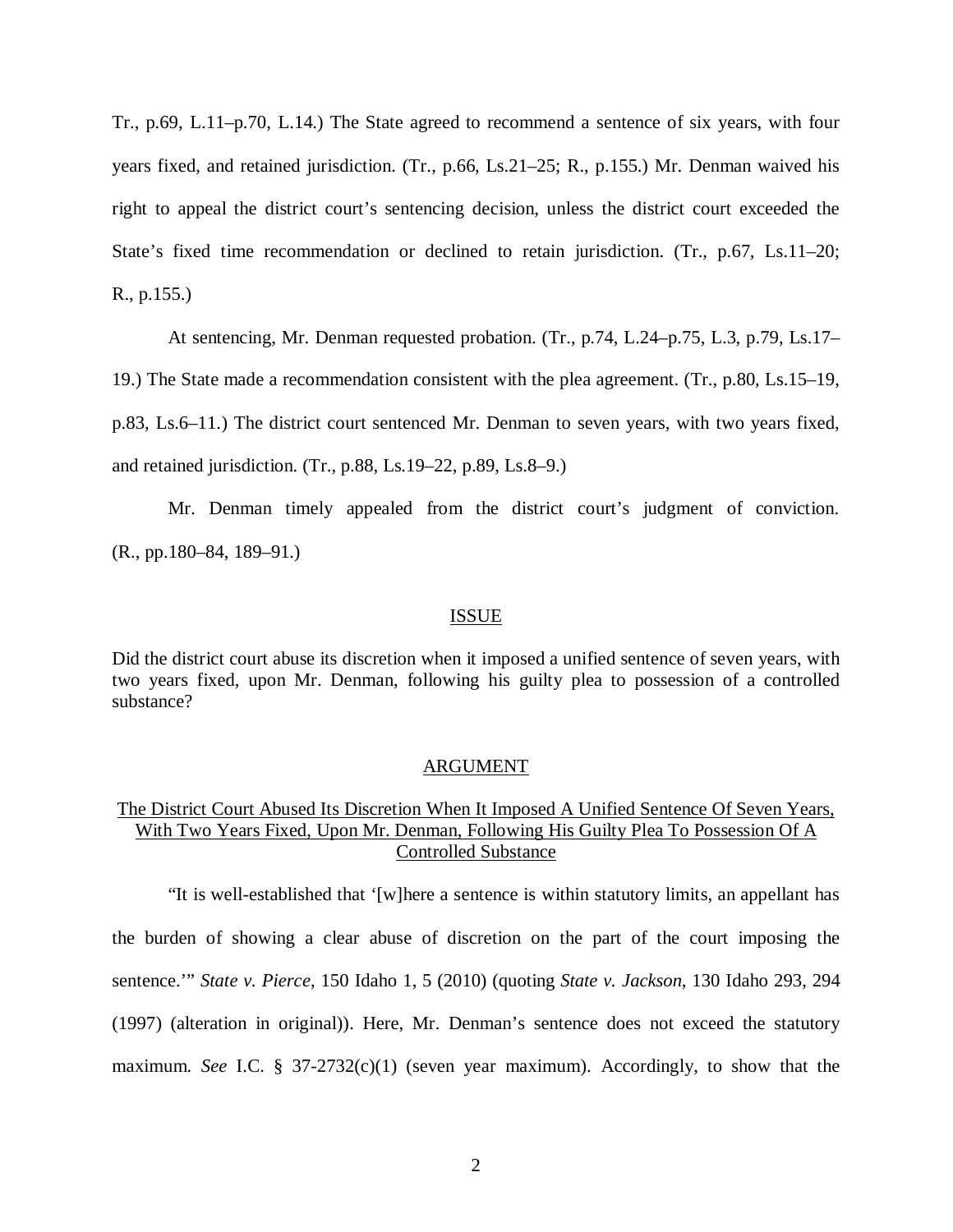sentence imposed was unreasonable, Mr. Denman "must show that the sentence, in light of the governing criteria, is excessive under any reasonable view of the facts." *State v. Strand*, 137 Idaho 457, 460 (2002).

"'Reasonableness' of a sentence implies that a term of confinement should be tailored to the purpose for which the sentence is imposed." *State v. Adamcik*, 152 Idaho 445, 483 (2012) (quoting *State v. Stevens*, 146 Idaho 139, 148 (2008)).

In examining the reasonableness of a sentence, the Court conducts an independent review of the entire record available to the trial court at sentencing, focusing on the objectives of criminal punishment: (1) protection of society; (2) deterrence of the individual and the public; (3) possibility of rehabilitation; and (4) punishment or retribution for wrongdoing.

*Stevens*, 146 Idaho at 148. "A sentence is reasonable if it appears necessary to accomplish the primary objective of protecting society and to achieve any or all of the related goals of deterrence, rehabilitation, or retribution." *State v. Delling*, 152 Idaho 122, 132 (2011). Similarly, "[t]he choice of probation, among available sentencing alternatives, is committed to the sound discretion of the trial court . . . ." *State v. Landreth*, 118 Idaho 613, 615 (Ct. App. 1990).

Here, the district court did not exceed the State's recommended fixed term of imprisonment, and the district court retained jurisdiction. (Tr., p.88, Ls.19–22, p.89, Ls.8–9.) As such, Mr. Denman has waived his right to appeal his sentence. (R., p.155.) Mindful of the appeal waiver, Mr. Denman nonetheless asserts the district court abused its discretion by imposing an excessive sentence under any reasonable view of the facts. For example, Mr. Denman's poor health supports a lesser sentence. Mr. Denman, who was fifty-four years old at sentencing, was born with aortic stenosis and has had three open-heart surgeries. (Presentence Investigation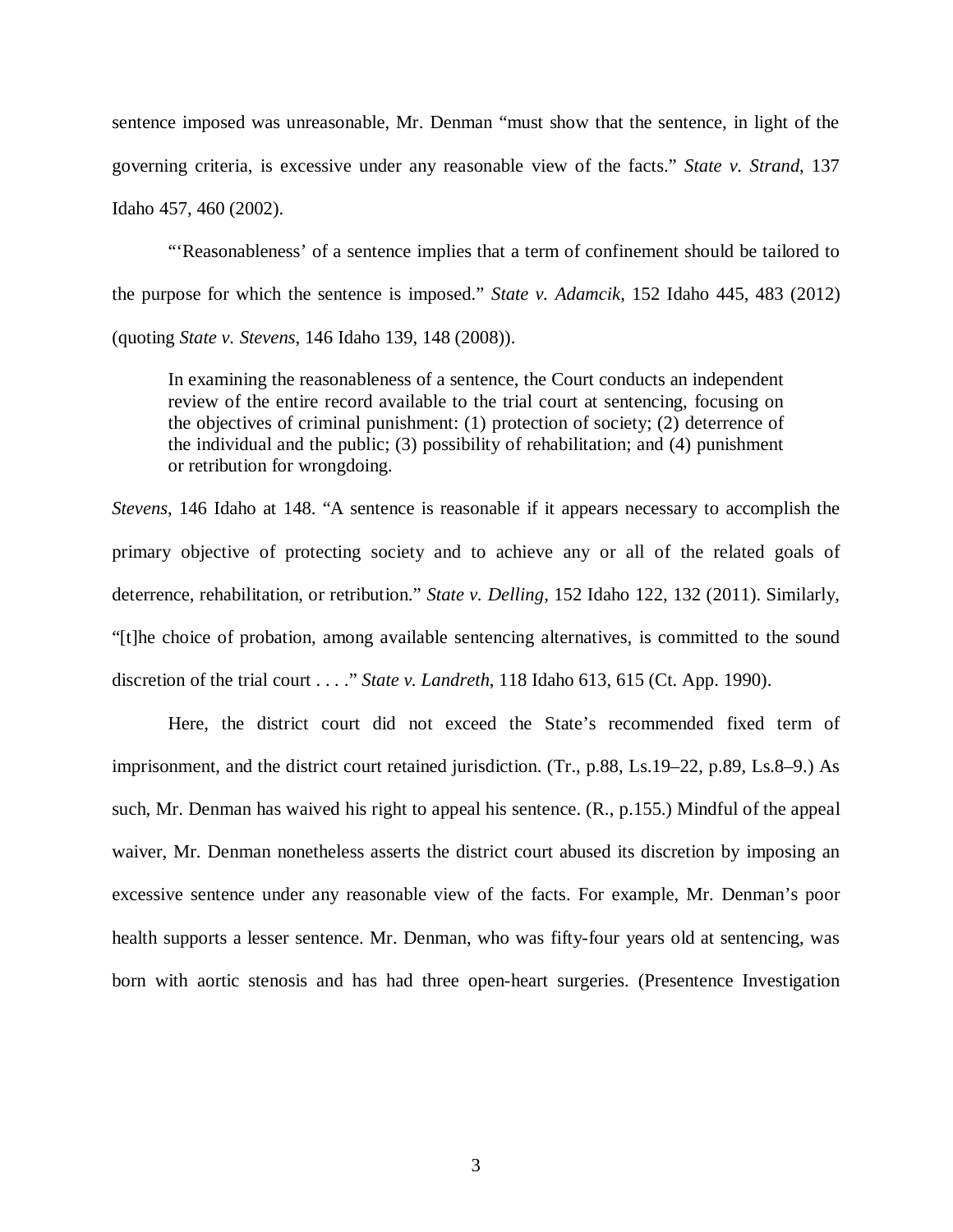Report ("PSI"), $<sup>1</sup>$  $<sup>1</sup>$  $<sup>1</sup>$  pp.18–19; Tr., p.74, L.20, p.75, Ls.4–14.) He currently has a stainless steel heart</sup> valve. (PSI, p.19.) Additionally, Mr. Denman struggles with substance abuse issues, which is also a mitigating factor. (PSI, pp.20–21.) Despite these issues, Mr. Denman remained sober for nine months during the pendency of this case. (Tr., p.76, L.19–p.77, L.7.) He also obtained employment as a local truck driver hauling potatoes. (PSI, pp.17–18; Tr., p.78, L.24–p.79, L.5.) This work would be year-round, not seasonal. (Tr., p.80, Ls.1–5.) Finally, Mr. Denman was committed to leading a sober and productive life with his family. (PSI, p.22; Tr., p.85, L.18– p.86, L.1.) In light of these mitigating factors, but mindful of the appeal wavier, Mr. Denman contends the district court abused its discretion at sentencing and should have sentenced him to a lesser term of imprisonment or placed him on probation.

### **CONCLUSION**

Mr. Denman respectfully requests that this Court reduce his sentence as it deems appropriate. Alternatively, he respectfully requests that this Court vacate his judgment of conviction and remand his case to the district court for a new sentencing hearing.

DATED this 23<sup>rd</sup> day of February, 2018.

 $\frac{1}{s}$ JENNY C. SWINFORD Deputy State Appellate Public Defender

<span id="page-4-0"></span><sup>&</sup>lt;sup>1</sup> Citations to the PSI refer to the sixty-three page electronic document with the confidential exhibits.